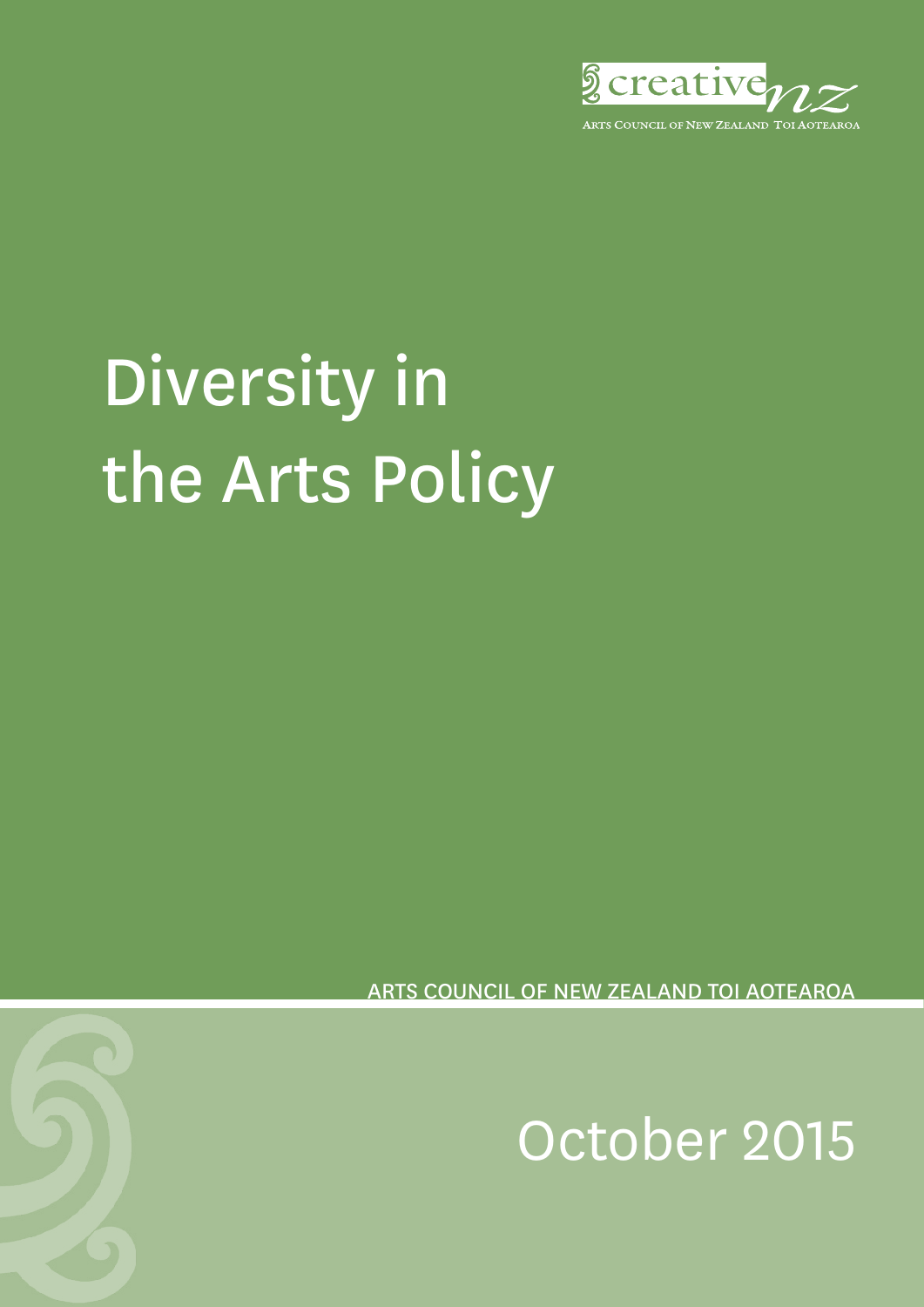This policy states Creative New Zealand's commitment to recognise, promote and celebrate diversity in the arts and clarifies how we undertake, or will undertake, to give effect to it.

'Diversity in the arts' is an inclusive term consistent with the use of 'cultural diversity' in the Arts Council of New Zealand Toi Aotearoa Act 2014. The Act interprets the 'arts' as including "all forms of creative and interpretative expression."

This policy also takes account of other relevant New Zealand legislation and our international obligations.

The United Nations Convention on the Protection and Promotion of the Diversity of Cultural Expressions, to which New Zealand is a signatory state, defines diversity as "the many ways in which the cultures of groups and societies find expression." It is concerned with cultural expressions that are inclusive of – but broader than – the arts.

Creative New Zealand is mandated to promote, encourage and support the arts, which represent some of the many ways in which the diverse cultures of New Zealand find expression. Other ways in which New Zealand's diverse cultures find expression may include traditional non-arts practices, such as sporting and recreational activities or forms of expression outside of Creative New Zealand's remit.

By supporting a broad range of arts expression and participation by all New Zealanders, Creative New Zealand is also demonstrating its support for the role of the arts to contribute to a distinctive and multi-faceted New Zealand identity.

### Creative New Zealand encourages, promotes and supports a diverse range of arts

This 'diversity in the arts' policy ensures that our funding and services are fair, equitable and non-discriminatory and keep pace with rapid demographic changes in New Zealand society. While maintaining our special recognition for Māori arts and the arts of New Zealand's Pacific peoples, we also acknowledge the increasingly diverse ethnic composition of many communities in New Zealand as well as the way individual New Zealanders may affiliate with multiple ethnicities.

Through this policy we support the creation, presentation and distribution of, and participation in, a diverse range of New Zealand arts. We promote diversity in the arts as a creative resource for New Zealand, offering innovation and invigoration to artists, arts organisations, audiences and communities.

Creative New Zealand:

- recognises and supports the role in the arts of Māori as tangata whenua
- recognises and supports the arts of the Pacific Island peoples of New Zealand
- recognises and supports the arts of the diverse cultures of New Zealand
- will collect data and report on the diverse range of arts supported by us
- will ensure that our systems, including advice and assessment processes, are capable of responding well to the diverse range of arts practices in New Zealand
- will take into account support provided by central or local government and the private sector for art forms, genres and infrastructure, ensuring that our investments and initiatives complement and do not duplicate these resources
- supports a diverse range of ways to access the arts, including digital platforms and other means of distribution as well as arts expressed in different languages
- encourages the arts sector to promote diversity in their own arts practices and engagement with audiences.